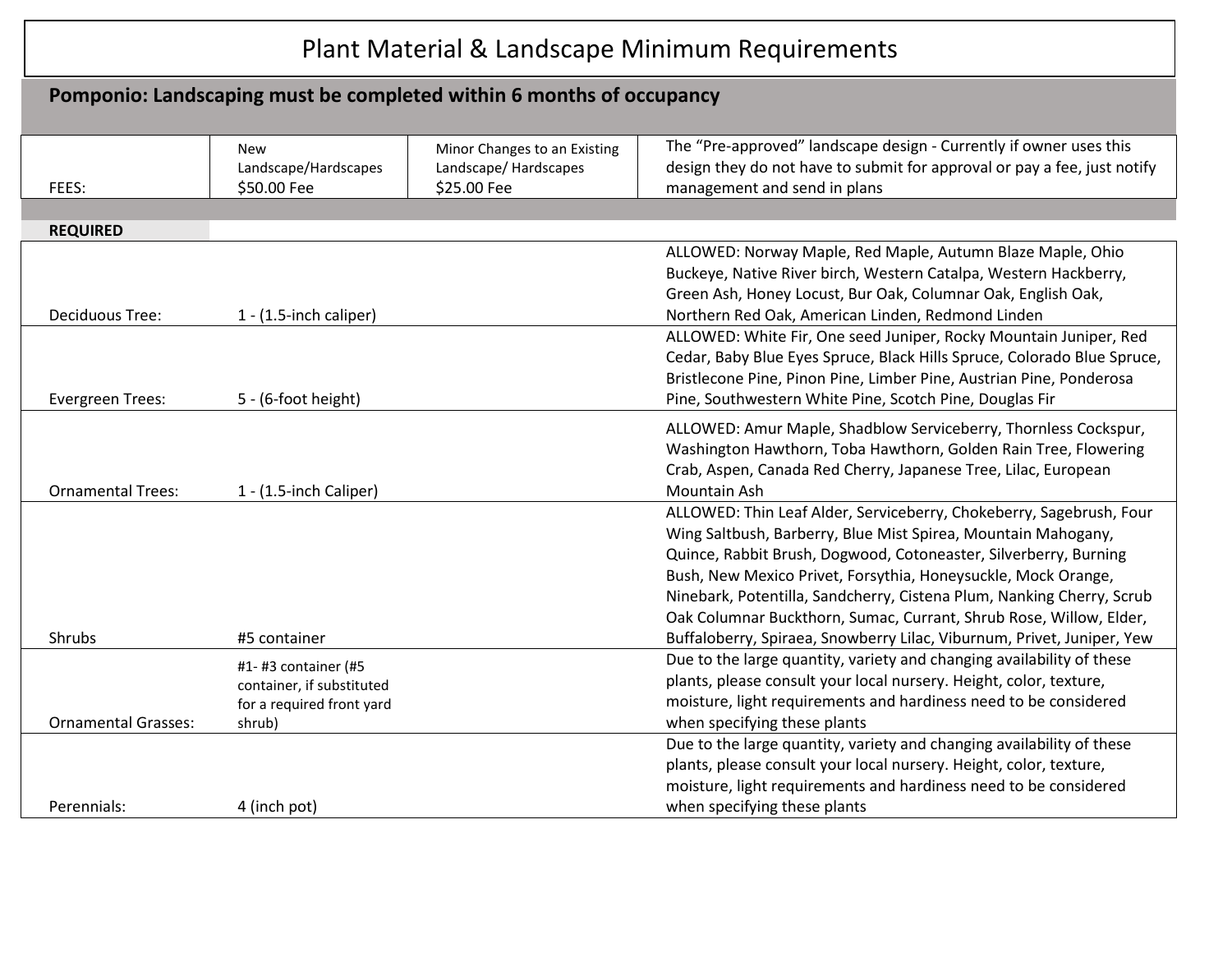**\*\*ADAMS COUNTY -Required trees and shrubs: a minimum of one (1) large tree and five (5) shrubs, or two (2) ornamental trees and five (5) shrubs. Evergreens shall be considered ornamental. Due to space limitations, large deciduous or evergreen trees shall not be permitted within the front yards of rear-loaded lots. Requirements may be subject to review/change pending site constraints such as utility locations and limited planting areas.**

#### **Turf:**

- Bluegrass (or equivalent) is acceptable.
- **Turf areas may not exceed 75% of the non-paved area in the front or rear yard.** The recommended minimum width of a turf area is 4 feet.
- Artificial turf is permitted in the side yards of fenced/walled yards and within side yard use easements.

### Rock and Mulch Area:

- Shrub and perennial beds must be lined with landscape fabric or other acceptable landscape weed barrier if covered with rock mulch.
- Rock mulch size shall be a minimum of 3/4 inch diameter and a maximum of 1-1/2-inch diameter. Drainage rock is allowed up to 8 inches. Smaller mulch may be used in sandboxes and larger sizes may be used in drainage and accent areas as specifically approved by the ARC.
- Acceptable rock mulch color includes natural, earth-toned colors. **Prohibited rock mulch includes: lava rock, white marble or any similar types**  and colors to these materials. **Dyed or painted rocks are also prohibited**.
- Wood mulch must be of professional grade and consistent in size. **It shall be of natural color without added pigment**.

 All mulched areas adjacent to turf shall utilize a metal, concrete, brick or professional quality edger to define the planting bed and provide a clean maintenance edge. However, edging shall not be placed to impede drainage.

#### **Irrigation does not require approval**

#### **FRONT YARD LANDSCAPING**

## **2.1 FRONT YARD LANDSCAPE**

Shrubs and perennials must be planted 4 feet to 6 feet on center, at a maximum. Grouping plantings together to create a visual impact or focal point is also allowed.

- a) Front yards shall be fully landscaped.
- b) Turf areas may not exceed 75% of the non-paved area of the front yard. The recommended minimum width of a turf area is 4 feet.
- c) Front yards without sod are permitted but must include plant/ground cover coverage of at least 75% within the first two growing seasons. The ARC may require additional landscape enhancements for front yards without irrigated sod.
- d) Front yards without sod must include a mix of wood and rock mulch types.
- e) Exposed house foundations visible from the street or common areas must be landscaped with rock/mulch beds and planted with shrubs at a maximum spacing of 4 to 6 feet on-center. Foundations shall be screened using a mixture of 3-foot to 6-foot shrubs